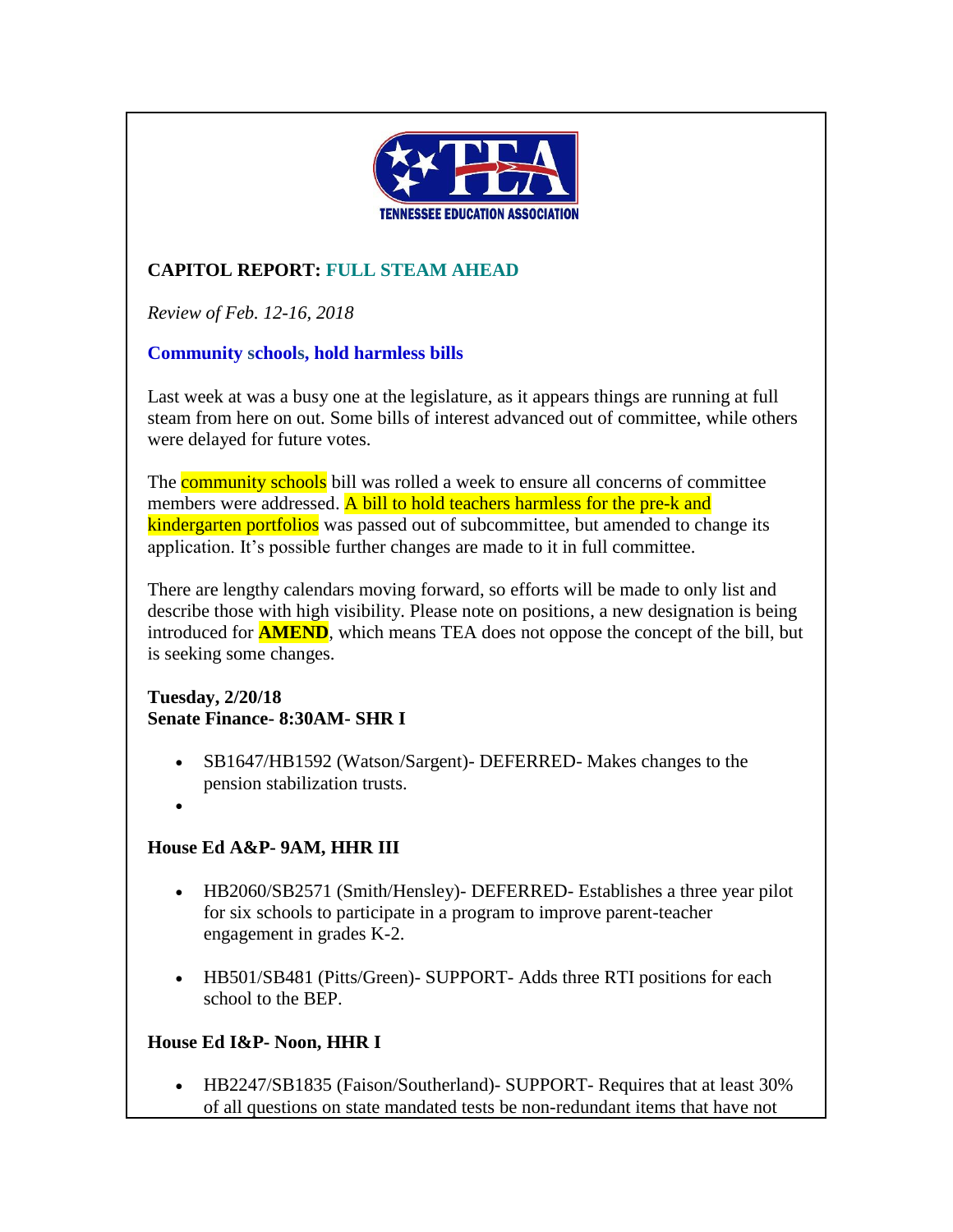appeared on the test in the last two years. Changes current requirement of 70% in the last four years in grades 3-8 and last three years in high school.

• HB1686/SB1854 (Smith/Massey)- SUPPORT- States results of the prek/kindergarten pilot cannot be sole basis for employment decisions in 17/18 SY. Directs the DOE to engage in broader engagement with practitioners concerning rollout and implementation.

#### **State Government- Noon- HHR II**

• HB187/SB2241 (Hawk/Norris)- SUPPORT- Reestablishes that a state employee may be eligible for pre-65 retiree health insurance if they work for an LEA, and vice versa, rather than having to spend their whole career with one or the other. Establishes trusts to fund this liability for school employees, rather than just state employees.

### **House Ed A&P Sub- 3PM, HHR V**

- HB1595/SB2582 (Butt/Hensley)- DEFERRED- Reduces, from aggravated assault to an assault resulting in bodily injury, the offense for which a student must be expelled from school for a period of not less than one calendar year if the offense is committed against a school employee.
- HB1495/SB2140 (Casada/Gresham)- DEFERRED- As introduced, requires an LEA that unsuccessfully sues the state to pay reasonable costs and expenses, including reasonable attorney fees, attributable to the defense of the state.
- HB2049/SB2052 (Ragan/Crowe)- SUPPORT- Removes cap on sick leave that may be used by an educator who is a reservist and is called into active duty.
- HB2277/SB2094 (Brooks, K/Dickerson)- SUPPORT- Permits the financial literacy commission to establish a grant program to promote financial literacy and to designate certified financial literacy teachers and make annual incentive payments to such teachers if they have successfully completed a financial literacy course, incorporated the course into their classroom instruction, and administered financial literacy assessments

# **Wednesday, 2/21/18**

#### **House Finance Sub- 10:00 AM- HHR III**

- HB1529/SB1804 (Terry/Ketron)- SUPPORT- Exempts teachers from states with reciprocity agreements from having to take the Praxis to get a TN teaching license if they receive a 4 or 5 evaluation for two years.
- HB1460/SB1626 (Smith/Gresham) SUPPORT Permits LEAs to establish recovery high schools

House I&P Sub- 1:30PM- HHR II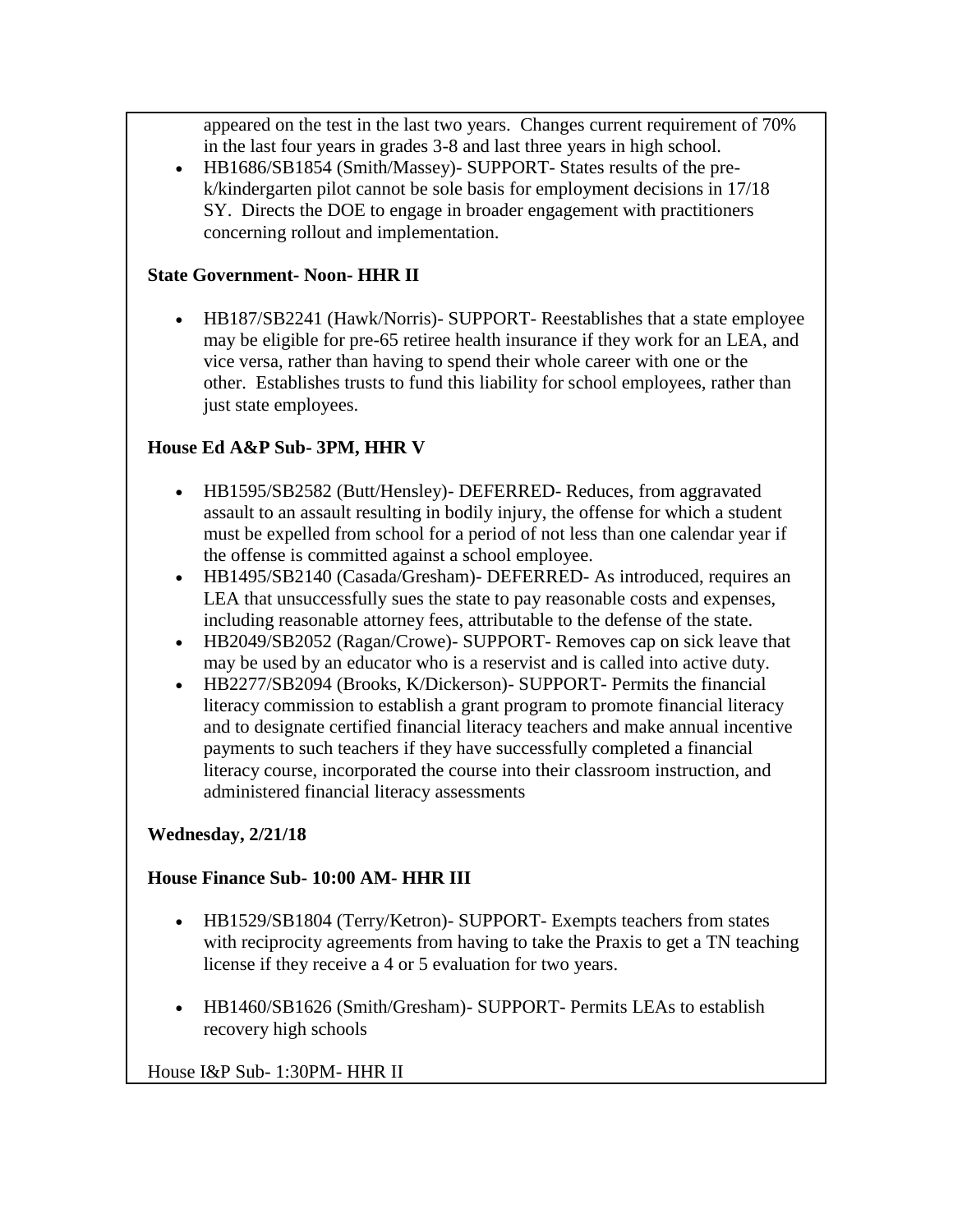- HB2164/SB1510 (Moody/Massey)- SUPPORT- Requires instruction on detection, intervention, prevention, and treatment of child sexual abuse into the family life curriculum.
- HB2335/SB2453 (Cooper/Harper)- SUPPORT- Establishes the "Transparency in Charter School Finance Act."
- HB1855/SB1806 (Rudd/Ketron)- SUPPORT- Prohibits any state mandated assessments not in use during the 16-17 SY through the 21-22 SY.
- HB1685/SB1625 (Smith/Gresham)- MONITOR- Relative to RTI, broadly captioned.
- HB1699/SB1663 (Love/Dickerson) SUPPORT Permits excess instructional time to be used for IEP meetings, school-wide or LEA-wide planning meetings
- HB1988/SB2039 (Kumar/Gresham)- OPPOSE- Requires each high school student to receive a Scholars Prep Guide upon registering for any course.
- HB1463/SB1605 (Forgety/Dickerson)- DEFERRED- Changes provisions related to sharing student information with LEAs, charter schools or chartering authorities.
- HB1577/SB1805 (Forgety/Ketron)- SUPPORT- Provides LEAs at least 15 days to verify any assessment and accountability data prior to that data being made public.
- HB1922/SB2663 (Forgety/Bailey)- SUPPORT- Requires the department of education to provide assessment results no later than two weeks after submission by the LEA.

House State Government Sub- 1:30PM- HHR IV

• HB1592/SB1647 (Sargent/Watson)- DEFERRED- Makes changes to pension stabilization trusts.

Senate Ed- 2:30PM- SHR I

- SB2011/HB2009 (Gresham/Goins)- AMEND- Creates cause of action against a director of schools for failure to report certain criminal convictions of teachers. Also grants new powers to the state board of education (SBE) to issue reprimands, suspend or revoke teaching licenses, including for violations of the teacher code of ethics.
- SB2012/HB2099 (Gresham/Reedy)- SUPPORT- Requires final licensure action to be transmitted the NASDTEC national clearinghouse and to be posted to the SBE website.
- SB2013/HB2165 (Gresham/Goins)- AMEND- Expands the teacher code of ethics to include numerous new provisions. Concerning new provisions include language around professionalism, administering state tests, and mandatory reporting suspected any violations by other teachers.
- SB2014/HB1997 (Gresham/Brooks, H)- AMEND- Requires school employees to pay for their own background checks every five years.